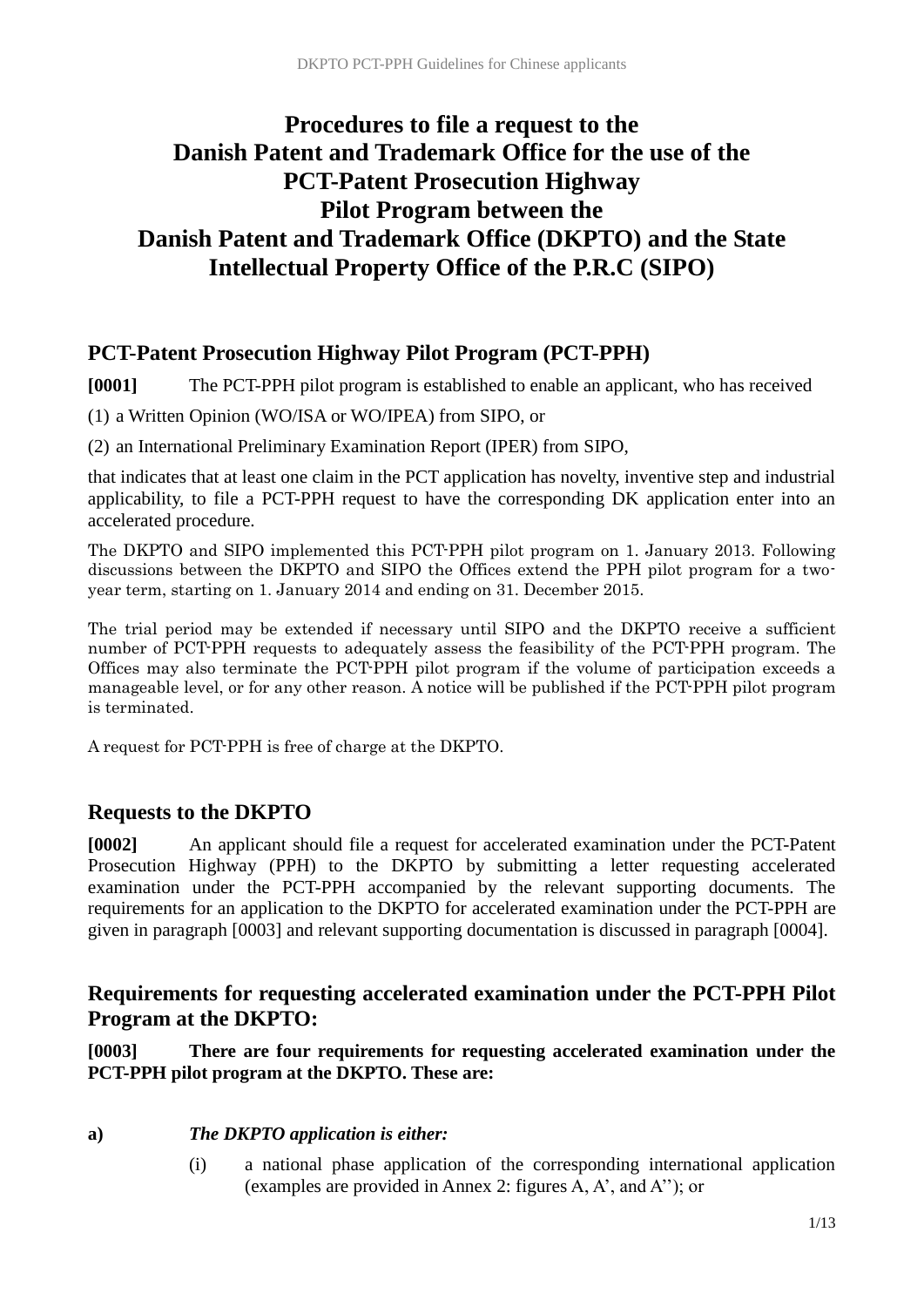- (ii) a national application from which the corresponding international application claims priority (example is provided in Annex 2: figure B);
- (iii) a national phase application of an international application claiming priority from the corresponding international application (example is provided in Annex 2: figure C); or
- (iv) a national application claiming foreign/domestic priority from the corresponding international application (example is provided in Annex 2: figure D); or
- (v) a derivative application (divisional application, application claiming internal priority, etc.) of the application which satisfies one of the above requirements  $(i) - (iv)$  (examples are provided in Annex 2: figures E1 and E2).

## **b)** *The application has one or more claims that are determined to be allowable in the latest work product of the corresponding PCT application*

The latest work product (WO/ISA, WO/IPEA or IPER) in the international phase of a PCT application corresponding to the application, must indicate that at least one claim is allowable (from the aspect of novelty, inventive step and industrial applicability). The applicant cannot file a request under PCT-PPH on the basis of an International Search Report (ISR) only.

If any observation is made in Box VIII of the work product which the request for PCT-PPH is based upon, the applicant must explain why the claim(s) is/are not subject to the observation and whether or not an amendment is submitted to correct the observation. The application will not be eligible for participating in the PCT-PPH pilot program if the applicant fails to explain why the claim(s) is/are not subject to the observation. However, in this regard, it does not affect the decision on the eligibility of the application, whether the explanation is adequate and/or whether the amendment submitted overcomes the observation.

Note that the ISA / IPEA which produced the WO/ISA, WO/IPEA and the IPER must be the SIPO, however the application from which priority is claimed could be from any office, see Annex 2, example A' (application ZZ can be any national application).

## **c)** *Claim correspondence*

All claims on file, as originally filed or as amended, for examination under the PCT-PPH must sufficiently correspond to one or more of those claims indicated as allowable in the SIPO as ISA/IPEA.

Claims are considered to "sufficiently correspond" where, accounting for differences due to translations and claim format, the claims in the DKPTO are of the same or similar scope as the claims in the SIPO, or the claims in the DKPTO are narrower in scope than the claims in the SIPO.

In this regard, a claim that is narrower in scope occurs when a claim indicated as allowable in the SIPO is amended to be further limited by an additional feature that is supported in the specification (description and/or claims).

A claim in the DKPTO which introduces a new/different category of claims to those claims indicated as allowable in the SIPO is not considered to sufficiently correspond. For example, the claims indicated as allowable in the SIPO only contain claims to a process of manufacturing a product, then the claims in the DKPTO are not considered to sufficiently correspond if the claims in the DKPTO introduce product claims that are dependent on the corresponding process claims.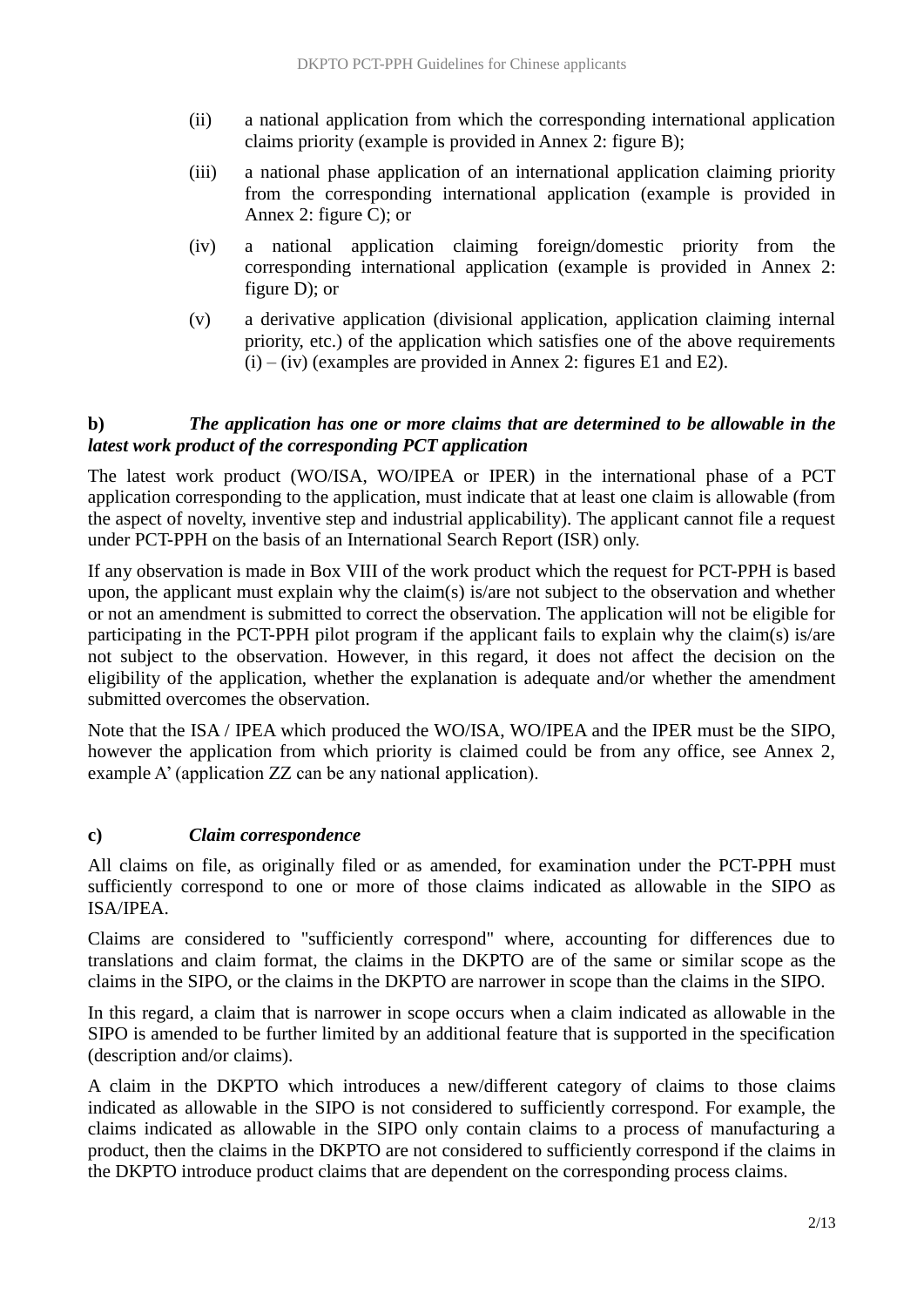## **d)** *The DKPTO has not yet issued a "Communication of Approval"*

The DKPTO has not yet issued a "Communication of Approval." The heading of such communications is either

- "Berigtigelse" (in Danish) or "Intention to Grant" (in English), or
- "Godkendelse" (in Danish) or "Grant" (in English).

## **Documents to be submitted when filing a request for accelerated examination under the PCT-PPH:**

**[0004]** The applicant must submit the following documents a)-d) attached to the request form (see Annex 3) when filing a request under PCT-PPH. All documents under this paragraph with exception for the cited documents have to be drawn up in English or translated to Danish or English.

#### *a) A copy of the latest international work product of the corresponding international application*

In case the application satisfies the relationship a(i) in paragraph [0003], the applicant does **not** need to submit a copy of the International Preliminary Report on Patentability (IPRP) because a copy of these documents is already available in the file-wrapper of the application. In addition, if the copy of the latest international work product is available via PATENTSCOPE<sup>®\*</sup>, an applicant does not need to submit these documents, unless otherwise requested by the patent Office (WO/ISA and IPER are usually available as "IPRP Chapter I" and "IPRP Chapter II" respectively after 30 months from the priority date.). Machine translation into English is admissible.

## **b)** *A copy of a set of claims which the latest international work product of the corresponding international application indicated as allowable*

If the copy of the set of claims which are indicated as allowable is available via PATENTSCOPE<sup>®</sup> (or the international Patent Gazette has been published), an applicant does not need to submit this document, unless otherwise requested by the patent Office. Where translations to English of the allowable claims are necessary, they must be submitted by the applicant since  $PATENTSCOPE^{\circledcirc}$ does not provide them. Machine translation is admissible.

#### **c)** *Copies of references cited in the latest international work product of the corresponding international application*

If the references are patent documents, the applicant does not have to submit them because the Office of the application usually has access to them. When the Office of the application does not have access to the patent document, the applicant has to submit the patent document at the examiner's request. Non-patent literature must always be submitted.

Submission of translation of the references is not required. However, applicants will be free to file translations as part of the supporting documentation when initially requesting accelerated examination under the PCT-PPH to allow prompt consideration of the citations if the applicants so desire.

## **d)** *Claim correspondence table*

The applicant must submit a claim correspondence table to explain the correspondence of claims determined to be allowable in the latest work product of the corresponding international application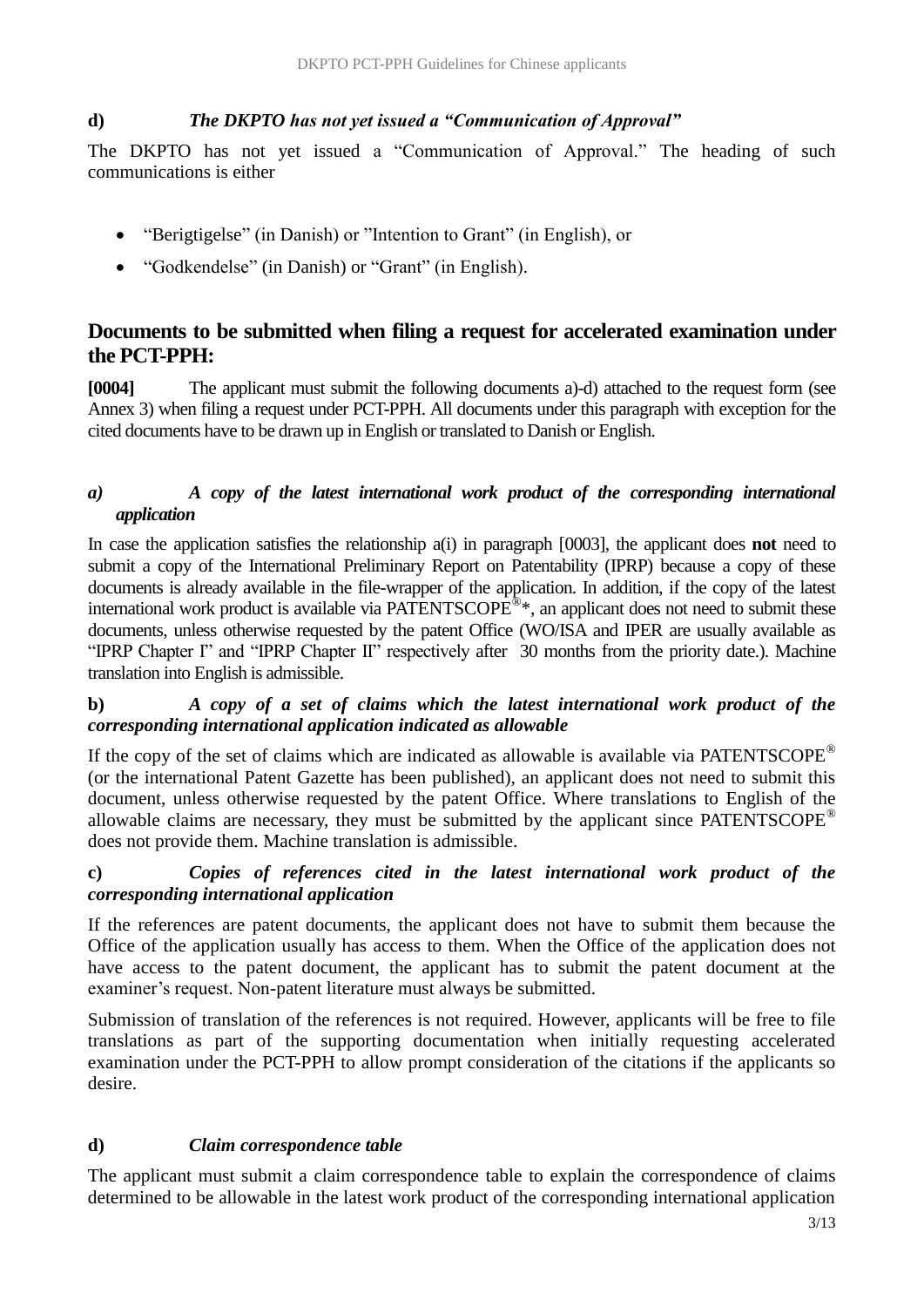and all claims in the application (See Annex 4). The claim correspondence table must be written in either English or Danish.

#### **e)** *Request form*

An applicant should submit a request form (See Annex 3) for the accelerated examination under the PCT-PPH along with the documents referred to in paragraphs a)-d) above.

When the applicant has already submitted the documents mentioned above in paragraphs a)-d) to the patent Office in an examination procedure of the patent family application, through simultaneous or past procedures, the applicant may incorporate the documents by reference and is thus not required to attach the documents.

## **Procedure for the accelerated examination under the PCT-PPH**

**[0005]** The applicant files request for accelerated examination under the PCT-PPH Pilot Program to the DKPTO, by filing the relevant supporting documents and a completed request form (see Annex 3). The application for accelerated examination under the PCT-PPH may be made by email or conventional mail.

E-mail requests for PCT-PPH processing at the DKPTO must be sent to: [pvs@dkpto.dk.](mailto:pvs@dkpto.dk)

PCT-PPH requests sent by conventional mail must be sent to:

Danish Patent and Trademark Office Helgeshøj Allé 81 2630 Taastrup Denmark

The PCT-PPH request form should be the uppermost document when applying for accelerated examination by conventional mail to ensure that the request is processed correctly. All subsequent correspondence from the applicant to the DKPTO must be clearly identified as concerning a PCT-PPH pilot program application to ensure that the correspondence is processed correctly.

The DKPTO decides whether the application can be entitled the status of accelerated examination under the PCT-PPH when DKPTO receives a request with the documents stated above. When DKPTO decides that a request is acceptable, the application is assigned a special status for accelerated examination. The applicant will not be notified if the request is accepted.

If the request does not meet all the requirements set forth above, the applicant will be notified and the defects in the request will be identified. When the request is corrected by the applicant, the application will continue its accelerated examination under the PCT-PPH.

**[0006]** The PPH administrator will consider the request and if all requirements are met the PPH administrator will notify the relevant examining group. The DKPTO's patent examiners will conduct the accelerated examinations.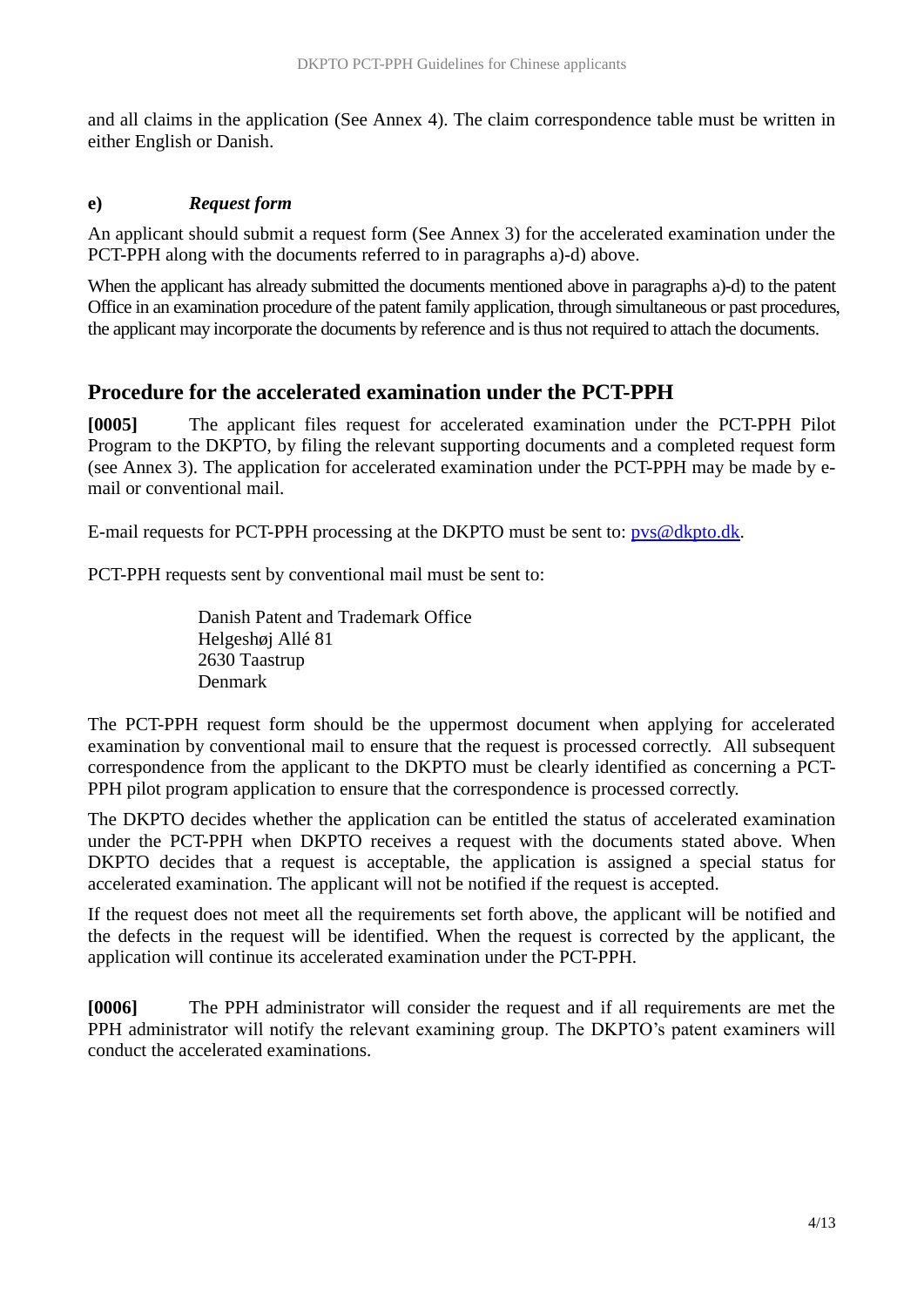## **ANNEX 1**

## **Examples for the claim correspondence table**

The claims in the following cases are considered to "sufficiently correspond".

## *EX.1*

| Claims in the $DKPTO$<br>international<br>phase | claims | Comment                                                                                                   |
|-------------------------------------------------|--------|-----------------------------------------------------------------------------------------------------------|
|                                                 |        | The DKPTO claim has the additional component on the<br>claim that is determined to be patentable by SIPO. |

| Allowable claim, corresponding PCT-appl.                                       | Claim, national appl.                         |  |
|--------------------------------------------------------------------------------|-----------------------------------------------|--|
| A system for presenting a container                                            | A system for presenting a container           |  |
| storing at least                                                               | storing at least                              |  |
| one article to a processing tool, comprising:                                  | one article to a processing tool, comprising: |  |
| (a) a load port, including:                                                    | (a) a load port, including:                   |  |
| a frame having an opening;                                                     | a frame having an opening;                    |  |
| a support structure being adapted to                                           | a support structure being adapted to          |  |
| receive a                                                                      | receive a                                     |  |
| container, and                                                                 | container, and                                |  |
| a drive mechanism for moving said                                              | a drive mechanism for moving said             |  |
| support structure                                                              | support structure                             |  |
| substantially vertically between a first                                       | substantially vertically between a first      |  |
| height and a                                                                   | height and a                                  |  |
| second height; and                                                             | second height; and                            |  |
| (b) a conveyor for movably supporting                                          | (b) a conveyor for movably supporting         |  |
| the container                                                                  | the container                                 |  |
| substantially along a container transport                                      | substantially along a container transport     |  |
| plane;                                                                         | plane;                                        |  |
| wherein a container traveling on said                                          | wherein a container traveling on said         |  |
| conveyer moves                                                                 | conveyer moves                                |  |
| unobstructed over said support structure                                       | unobstructed over said support structure      |  |
| when said                                                                      | when said                                     |  |
| support structure is located in said second                                    | support structure is located in said second   |  |
| height,                                                                        | height,                                       |  |
| wherein<br>container<br>traveling<br>the                                       | wherein<br>container<br>the<br>traveling      |  |
| unobstructed does not                                                          | unobstructed does not                         |  |
| said<br>support structure while<br>contact                                     | said<br>while<br>contact<br>support structure |  |
| traveling over said                                                            | traveling over said                           |  |
| support structure located at said second                                       | support structure located at said second      |  |
| height,                                                                        | height,                                       |  |
| wherein said support structure, when                                           | wherein said support structure, when          |  |
| located at said                                                                | located at said                               |  |
| second height, is located below said second height, is located below           | said                                          |  |
| *This additional part is NOT included in the                                   | 5/13                                          |  |
| allowable claim but it is included in the description of<br>the national claim |                                               |  |
|                                                                                |                                               |  |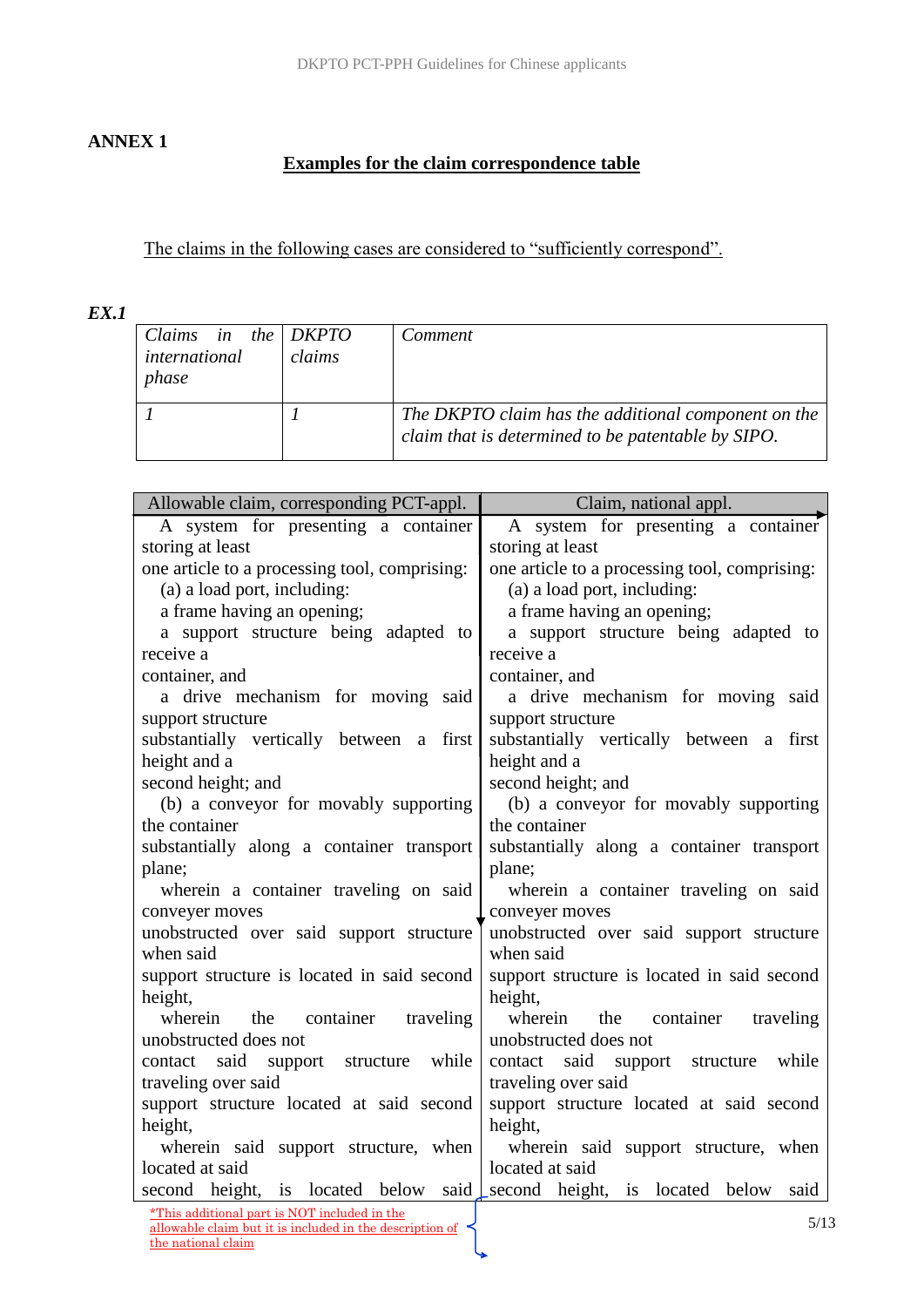| transport plane. | transport plane,                         |
|------------------|------------------------------------------|
|                  | wherein said support structure, when     |
|                  | located at                               |
|                  | said first height, is located above said |
|                  | <i>transport</i>                         |
|                  | plane*.                                  |
|                  |                                          |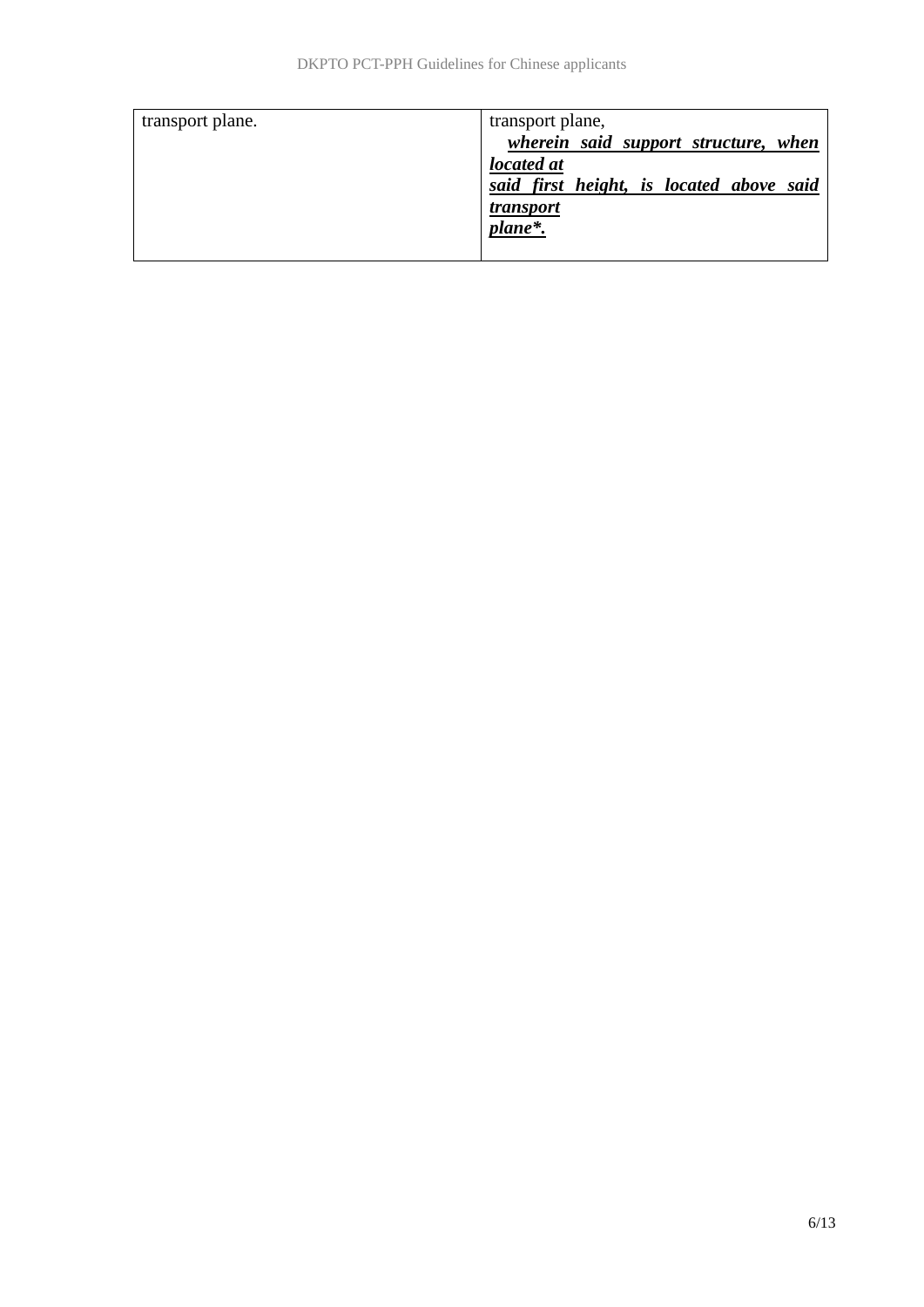| v<br>۰. |
|---------|
|---------|

| Claims in the $DKPTO$<br>international<br>phase | claims | Comment                                                                                                      |
|-------------------------------------------------|--------|--------------------------------------------------------------------------------------------------------------|
|                                                 |        | Same                                                                                                         |
| none                                            |        | The DKPTO claim2 is dependent on the DKPTO<br>claim1, which has been determined to be<br>patentable by SIPO. |

| Allowable claim, corresponding PCT-appl.                                   | Claim, national appl.                                                              |
|----------------------------------------------------------------------------|------------------------------------------------------------------------------------|
| 1. A nitride-based semiconductor<br>device                                 | 1.<br>(Same)                                                                       |
| comprising:                                                                |                                                                                    |
| a first semiconductor layer, consisting of                                 |                                                                                    |
| either an n-                                                               |                                                                                    |
| type nitride-based semiconductor layer having                              |                                                                                    |
| a                                                                          |                                                                                    |
| wurtzite structure or an n-type nitride-based<br>semiconductor             |                                                                                    |
| substrate having a wurtzite structure; and                                 |                                                                                    |
| an n-side electrode formed on a back surface                               |                                                                                    |
| of said                                                                    |                                                                                    |
| first semiconductor layer,                                                 |                                                                                    |
| wherein a dislocation density is not more than<br>$1*10^9$ cm <sup>2</sup> |                                                                                    |
| in the vicinity of the interface between said                              |                                                                                    |
| first                                                                      |                                                                                    |
| semiconductor layer and said n-side electrode,                             |                                                                                    |
| and                                                                        |                                                                                    |
| resistance between<br>said<br>n-side<br>contact                            |                                                                                    |
| electrode and                                                              |                                                                                    |
| said first semiconductor layer is not more than                            |                                                                                    |
| 0.05                                                                       |                                                                                    |
| $\Omega$ cm <sup>2</sup>                                                   |                                                                                    |
| 2.<br>(None)                                                               | The nitride-based semiconductor<br>2.                                              |
|                                                                            | device                                                                             |
|                                                                            | according to claim 1, wherein said first<br>semiconductor layer includes an n-type |
|                                                                            | $\boldsymbol{d}$ opant*.                                                           |
|                                                                            |                                                                                    |

\*This additional part is NOT included in the allowable claim but it is included in the description of the national application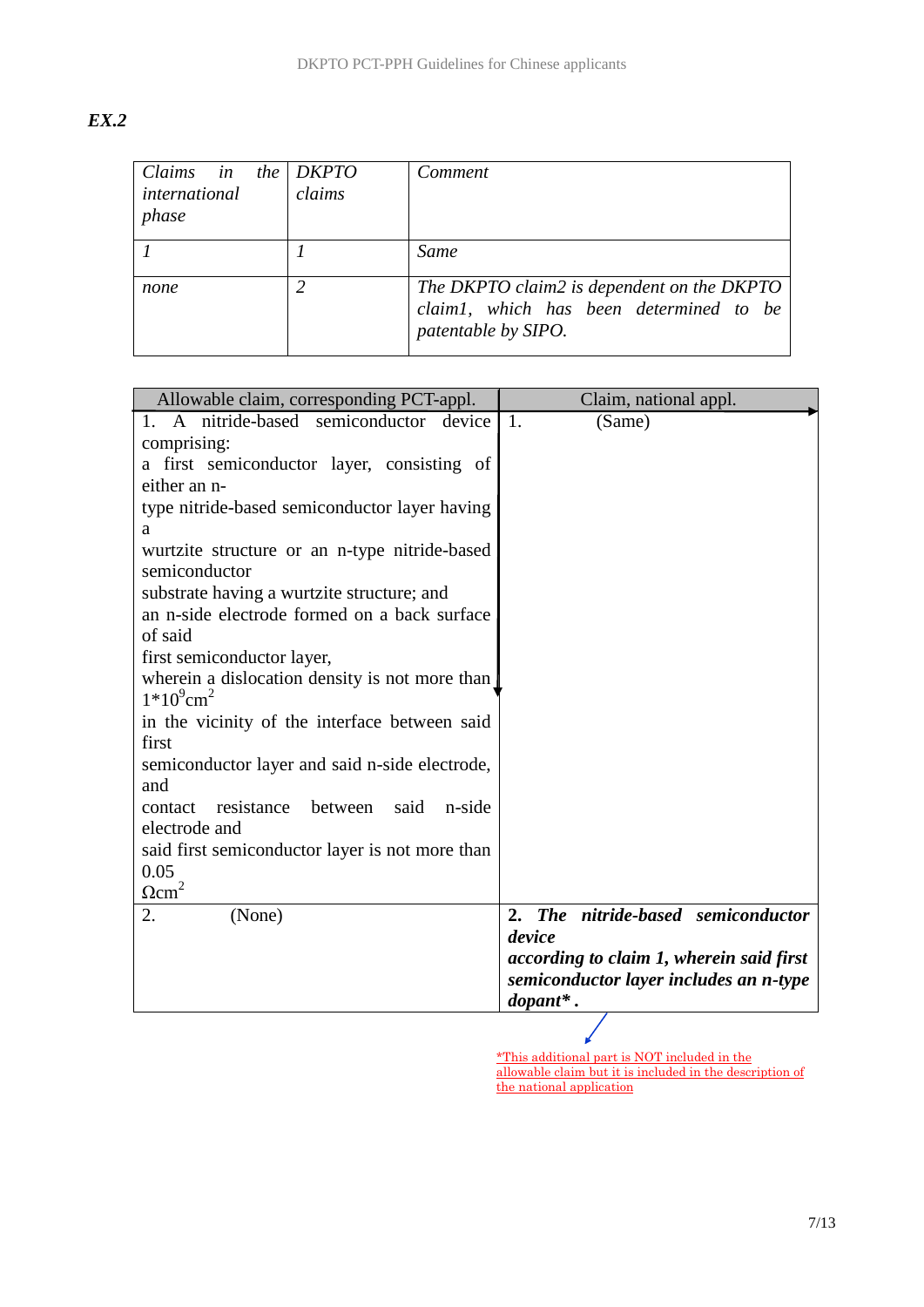#### **Examples of the applications eligible for PCT-PPH**

## **(A) The application is a national phase application of the corresponding international application.**



**(A') The application is a national phase application of the corresponding international application. (The corresponding international application claims priority from a national application.)**



 $ZZ =$  any office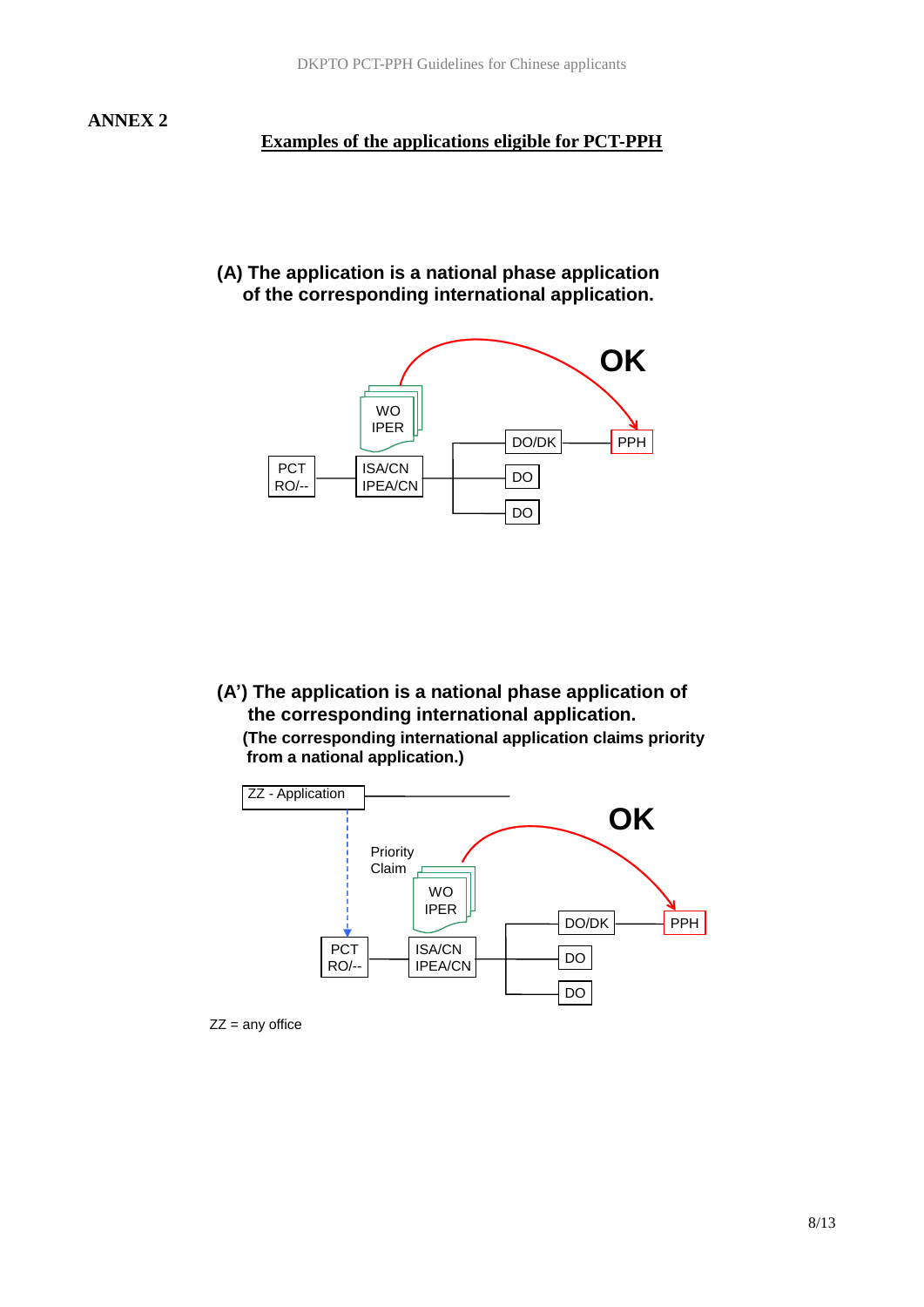## **(A'') The application is a national phase application of the corresponding international application. (The corresponding international application claims priority from an international application.)**



**(B) The application is a national application from which the corresponding international application claims priority.** 

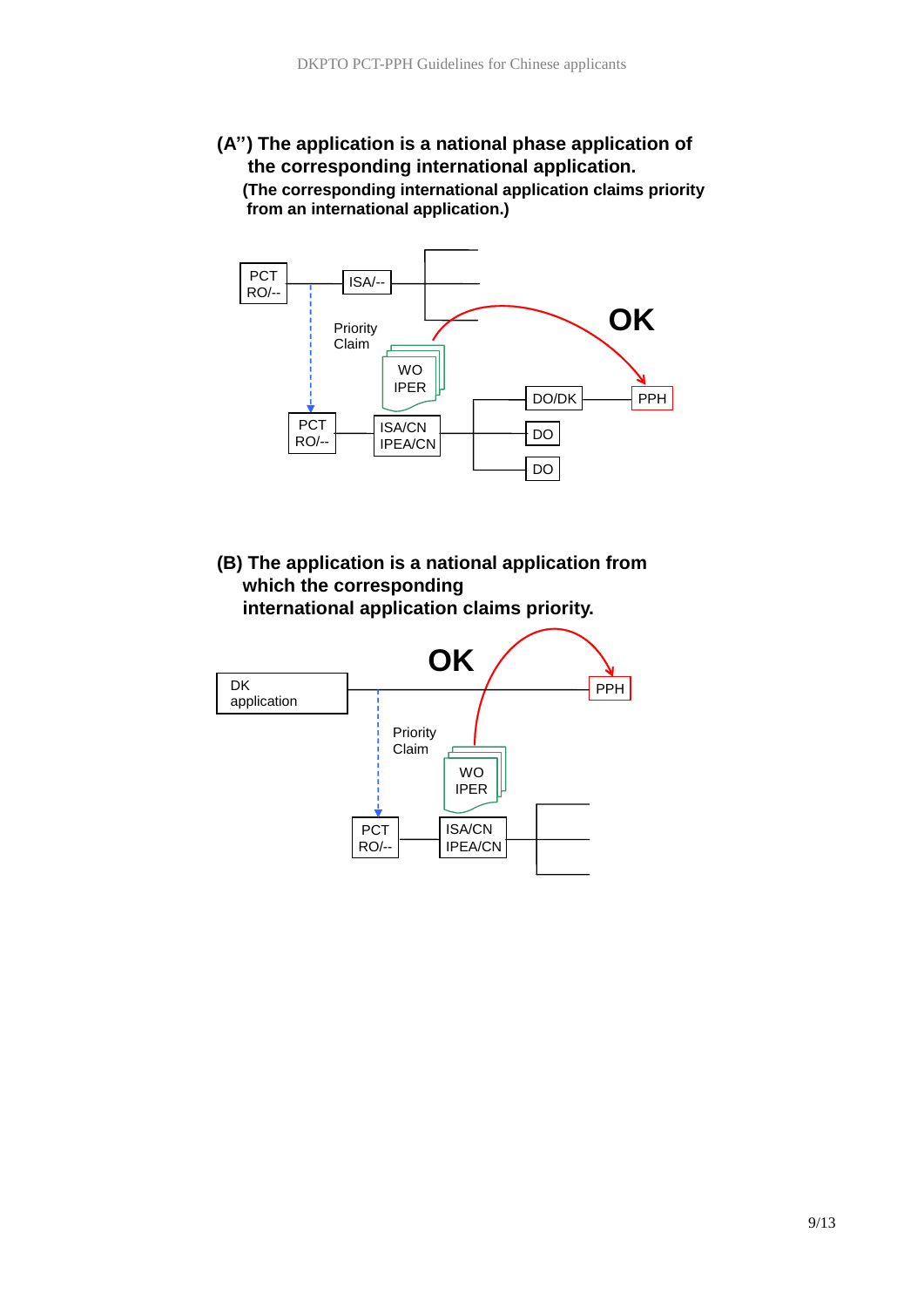**(C) The application is a national phase application of an international application claiming priority from the corresponding international application.**



**(D) The application is a national application claiming foreign/domestic priority from the corresponding international application.** 

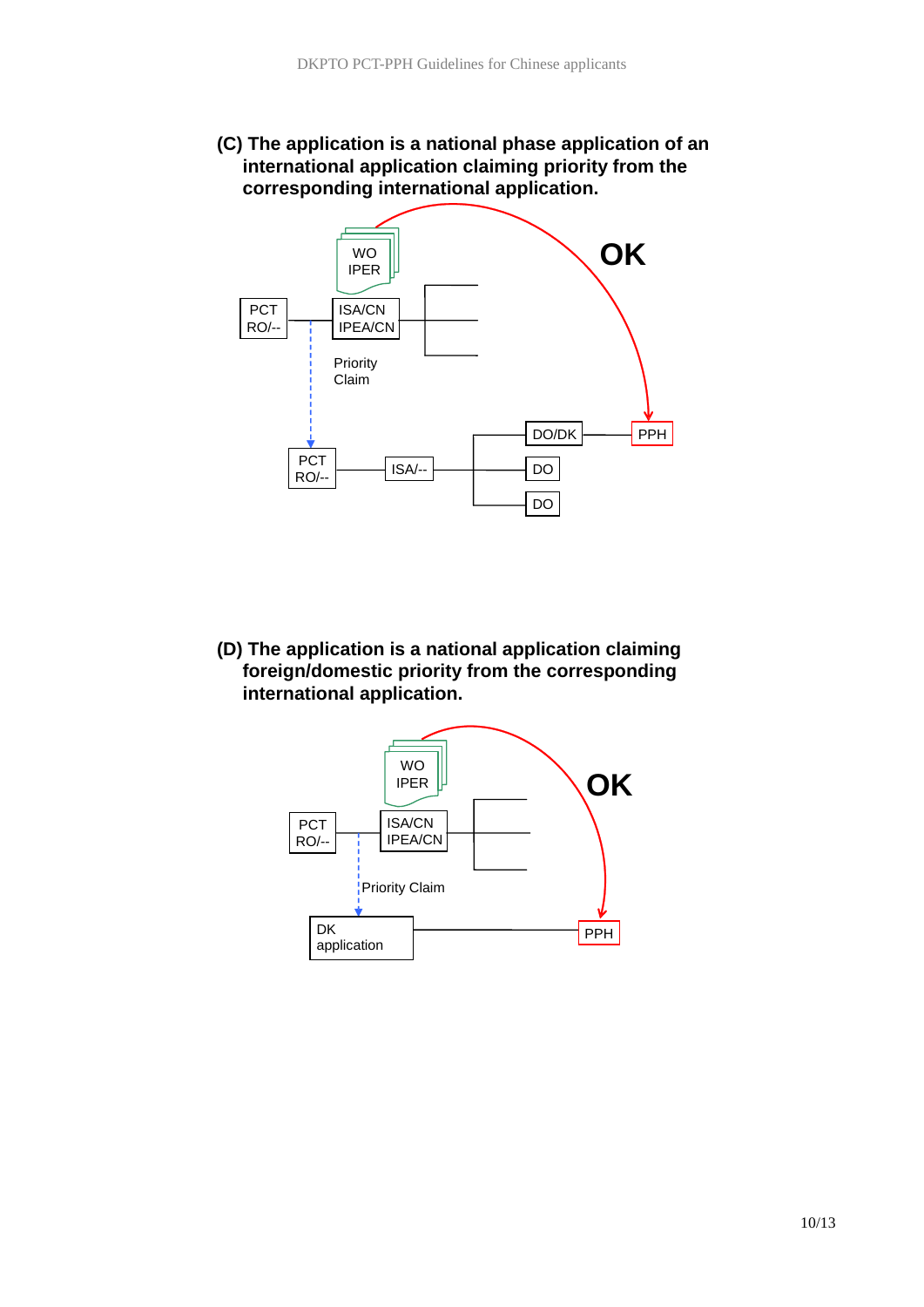

PPH

DK application

Divisional application

DO/DK

DO

PCT RO/--

ISA/CN

IPER

 $IBEA/CN$   $\theta$ 

# **(E1) The application is a divisional application of**

**(E2) The application is an application claiming domestic priority from an application which satisfies the requirement (B).** 

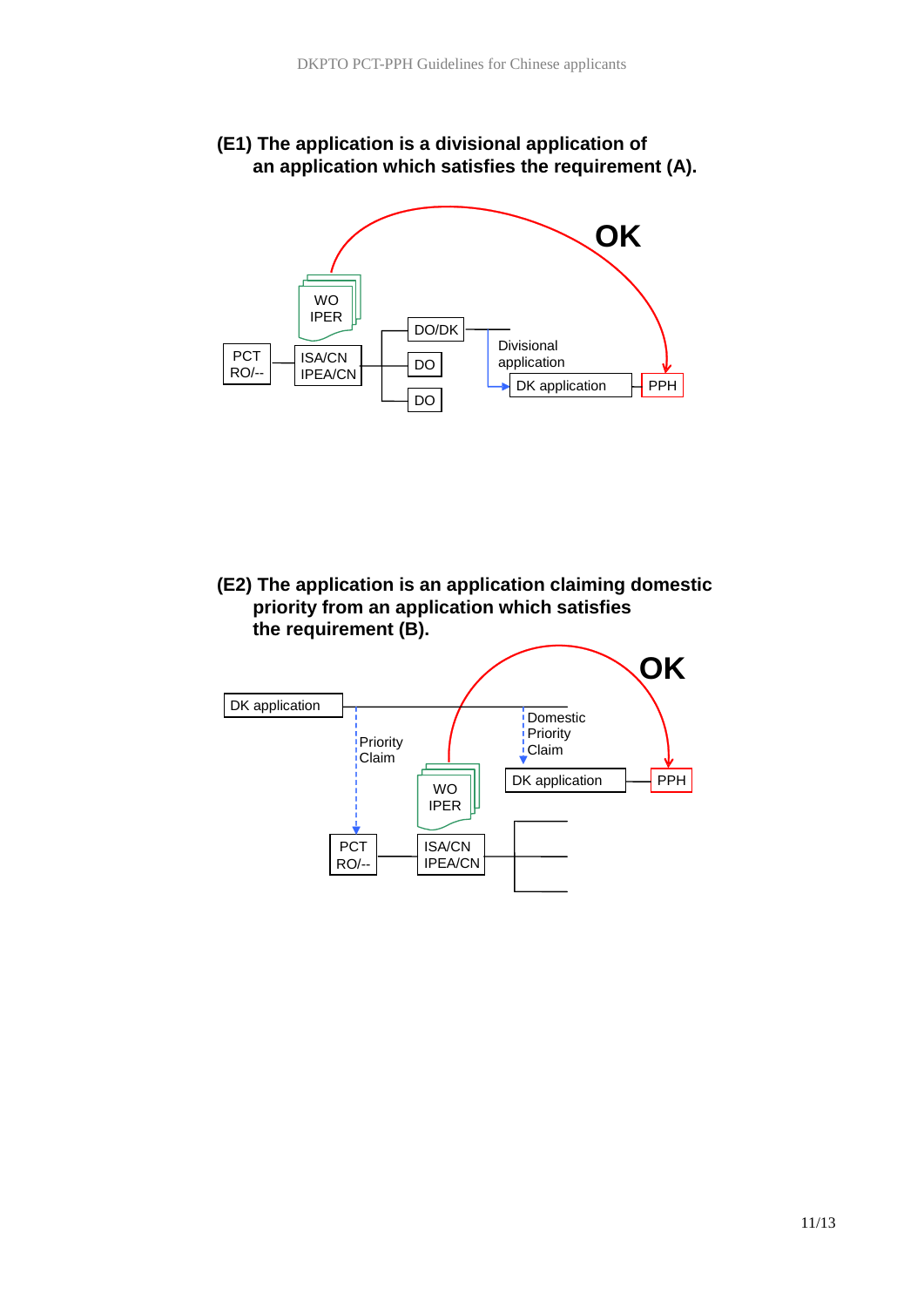#### **ANNEX 3**

#### **PCT-PPH REQUEST**

Request for Accelerated Examination at the DKPTO using the PCT international work products under the Patent Prosecution Highway Pilot Program between the DKPTO and SIPO (PCT-PPH pilot program)

DK application number: Corresponding PCT application number:

#### **For the purposes of participation in the PCT***-***PPH, the following documents should be attached/are required:**

- 1. Either:
- 1a) A copy of WO-ISA, WO-IPEA or IPER in English or a translation thereof in Danish or English
- *or*

 $\Box$ 

1b) Request to obtain documents in 1a) via PATENTSCOPE®

- 2. Either:
- 2a) A copy of all claims determined to be patentable/allowable by the ISA or IPEA in English or a translation thereof in Danish or English *or*
	- 2b) Request to obtain documents in 2a) via the PATENTSCOPE<sup>®</sup>
- 4. Copies of all documents cited in the WO-ISA, WO-IPEA or IPER (except for patent  $\Box$ documents)
	- 5. Claim correspondence table

#### **Please ensure that this is the uppermost document when requesting accelerated examination under the PCT-PPH.**